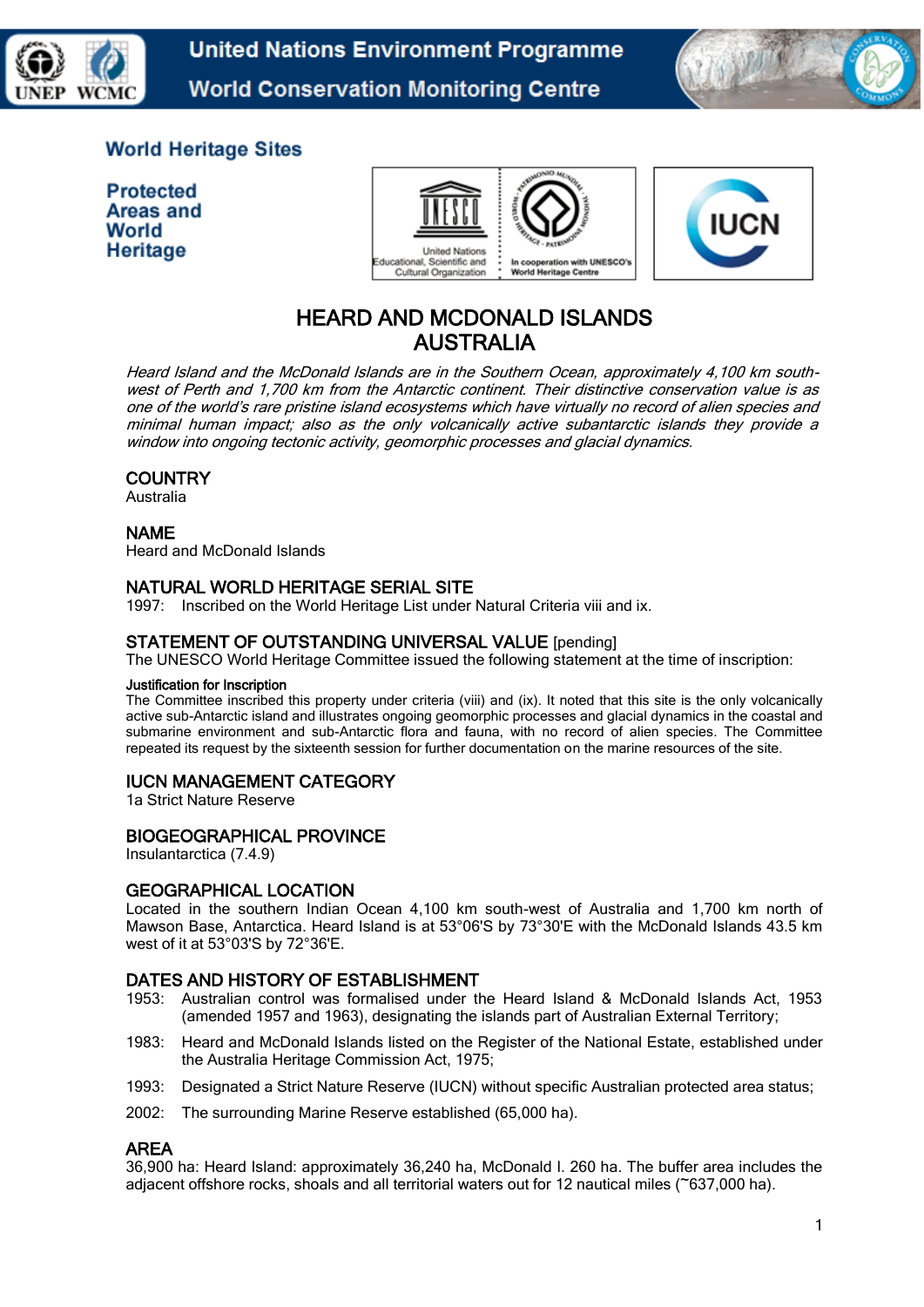## LAND TENURE

Government of Australia. Administered by the Antarctic Division of the national Department of Tourism, Arts & Environment.

## **ALTITUDE**

Heard Island sea level to 2,745m (Mawson Peak); McDonald Islands: sea level to 230m.

#### PHYSICAL FEATURES

Heard Island is roughly circular, about 20 km in diameter with a peninsula extending 9 km northwest and a spit extending 8 km to the east. The topography is dominated by the Big Ben massif and Mawson Peak, the only active volcano in Australian territory which, between 1947 and 1955, erupted thirty times. The mountainous Laurens Peninsula is connected to the main island by a ridge little more than 100m wide. It is also volcanic in origin, and has extensive lava tunnels. The sand and shingle spit is very narrow and is now being broached. There are numerous outlying islets, rocks and reefs, the largest, Shag Island, lying some 10 km north of Heard Island. 80% of Heard Island is glaciated, with ice up to 150m deep and 12 main glaciers extending from 2,745m to sea level. Ice cliffs form a high percentage of the coastline. The glaciers appear to be fast-flowing as a result of the steep slope and high precipitation, and are particularly sensitive to climatic fluctuations. Measurements between 1947 and 1980 suggest that glacial retreat has been marked, especially on the eastern flank, creating several terminal lagoons on the coast. This has been associated by Allison & Keage (1986) with changes in weather patterns. There is little soil development, and ice-free areas available for terrestrial life are widely separated and mostly confined to low-lying coastal areas.

The McDonald Island group comprises McDonald Island (260 ha), with several small rocky islets (notably Flat Island and Meyer Rock). The main island consists of a sloping plateau in the north and the steep-sided Maxwell Hill in the south, both bounded by steep cliffs and joined by a narrow isthmus The islands, all of which are ice-free, are composed of basaltic lava and tuffaceous material from the eruptions of volcanic vents near sea level which are compositionally distinct from those of Heard Island. They have experienced recent eruptions. The islands lie on the submarine volcanic Kerguelen Plateau, which rises some 3,700m above the sea floor. With the Kerguelen Islands, 440 km northwest, they are the only expressions above sea level of the Plateau and the broader Gaussberg-Kerguelen Ridge, formed over a hotspot caused by a mantle plume over which Heard Island has lain for 135 million years. The island is notable among oceanic islands because its basement rock is middle Eocene to early Oligocene karstic limestone of marine origin. The volcanic peaks, lava flows and cones formed during three subsequent phases of activity sit on this.

#### CLIMATE

The islands lie to the south of the Antarctic Convergence and have a cool maritime climate with strong prevailing westerly winds. The turbulence caused by the massif of Big Ben creates extremely changeable weather and drier conditions in its lee. Observations on Heard Island show a mean annual temperature of 1°C, with a summer mean of 3.2°C and a winter mean of 0.1°C. Annual precipitation is about 1,400mm with snow or rain on 75% of all days, and frequent extensive cloud cover. Snowfalls occur throughout the year with maximum frequency in winter and spring.

#### **VEGETATION**

The principal vegetation communities on Heard Island are tussock grassland, herbfield, and feldmark, with smaller areas of meadow, pool complex and cushion carpet. There are no trees. Short tussock grass Poa cookii, with cushions of the herb Colobanthus kerguelensis are present in coastal areas, with Kerguelen cabbage Pringlea antiscorbutica and cushions of Azorella selago in established moraines and valleys up to 200m. Dwarf shrub Acaena magellanica occurs in sheltered areas. Mosses and lichens dominate ice-free regions above 200m, and are important components of the flora at lower levels. Kelp, principally *Durvillea antarctica*, among 16 other species of macro-algae, is abundant along the coastline. The isolation of the plant communities, combined with the increasing growth of habitat resulting from glacial retreat, makes Heard Island of significance for the study of plant colonisation. Eleven species of vascular plant occur on the island: seven herbs and four grasses, with forty-two species of moss and as many as 50 lichen species identified so far. The grass Poa annua appears to be newly introduced to Heard Island, first being seen in 1986/87, although its introduction by humans seems unlikely.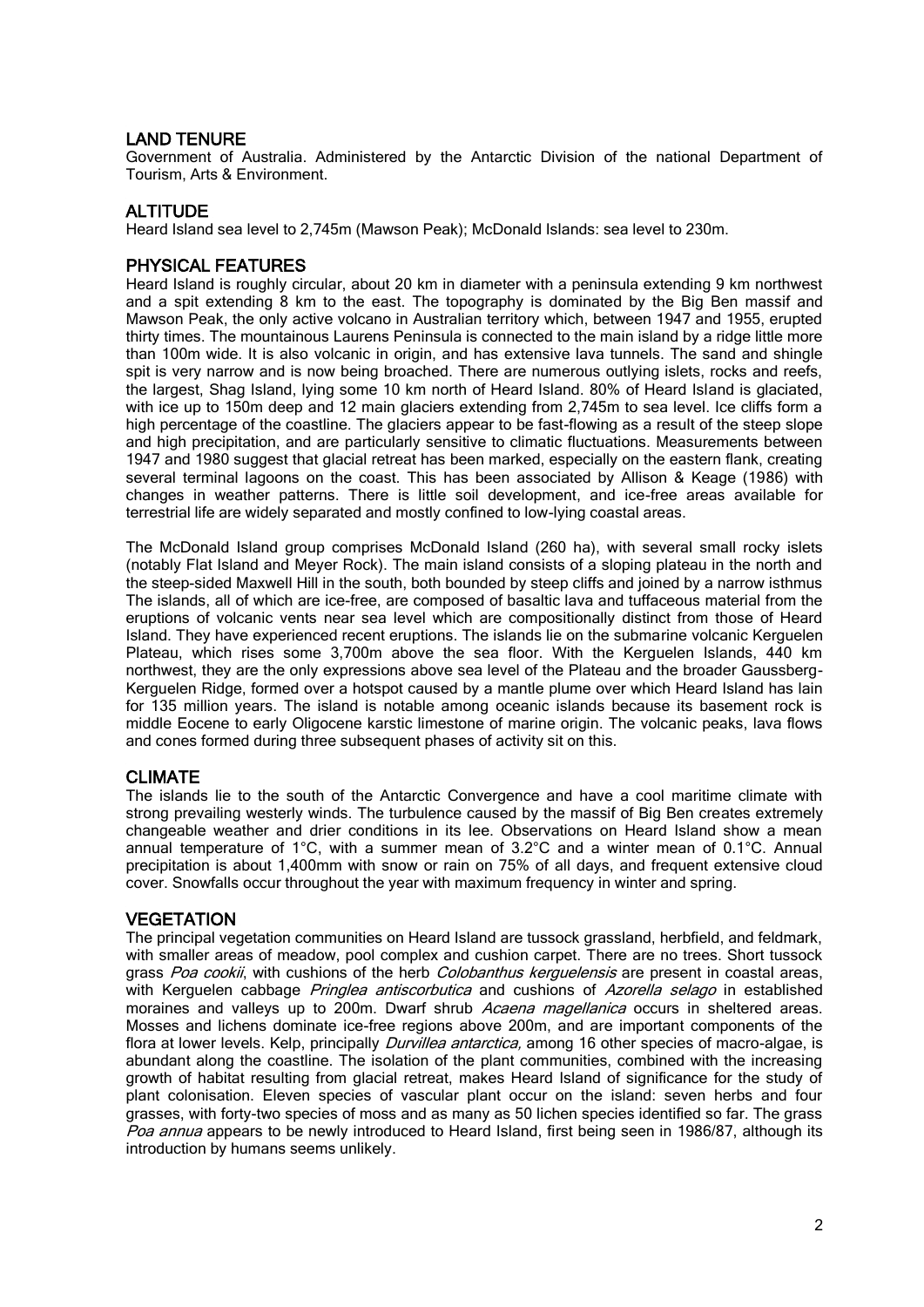On the McDonald Islands, tussock grass *Poa cookii* is common on eastern slopes and lower parts of the plateau, while cushions of Azorella selago cover higher areas, with Kerguelen cabbage Pringlea antiscorbutica, and dwarf shrub Acaena magellanica. There are five vascular plant species, at least six mosses and an undetermined number of lichens all also found on Heard Island.

## FAUNA

The nominated site includes an extensive marine area, ensuring its ecological integrity since virtually all species inhabiting the islands depend on the ocean for their survival. Population levels of most species of seabirds and marine mammals breeding in the islands are reported to be stable. 23 species of marine mammals are recorded. Five species of true seals the Phocidae, and two species of eared seals, the Otariidae, are found on the islands. Large populations of southern elephant seal Mirounga leonina occur on Heard Island, principally on the eastern spit, although numbers decreased significantly during the 1990s. A large winter non-breeding population of leopard seal Hydrurga leptonyx is estimated to be around 1,000 individuals. The group is an important breeding place for Antarctic fur seal Arctocephalus gazelle, numbers of which are rising. Seals from the McDonald Islands probably recolonised the main Island after the severe exploitation of the 19th century. Weddell seal Leptonychotes weddellii, Ross seal Ommatophoca rossii and crabeater seal Lobodon carcinophagus are occasionally present on Heard Island at the extreme northern limit of their ranges; and subantarctic fur seal A. tropicalis was first recorded on there in 1987/88. On the McDonald Islands southern elephant seal and Antarctic fur seal breed, while leopard seal occurs. Thirteen species of whale, two dolphins and a porpoise have been recorded in the surrounding seas. These include blue whale *Balaenoptera musculus* (EN), *Balaena australis* southern right whale, Balaenoptera physalus fin whale (EN), sei whale Balaenoptera borealis (EN) and sperm whale Physeter macrocephalus (VU) (AAD, 2005).

Thirty-four bird species have been recorded: 19 species breeding on Heard Island and 11 on the McDonald Islands. Penguins are by far the most abundant, the commonest species being macaroni penguin Eudyptes chrysolophus, the islands' breeding population of which reaches two million pairs, 16% of the world total. Gentoo penguin Pygoscelis papua is present year-round, with a breeding population of 16,600, about 6% of the world total; also king penguin Aptenodytes patagonicus (5,700 pairs) and southern rock penguin *Eudyptes chrysosome* (to 10,000 pairs). Chinstrap *Pygoscelis* antarcticus and Adelie penguins Pygoscelis adeliae occasionally visit. The albatross species include black-browed albatross Thalassarche melanophris (EN: 680-790 breeding pairs), light-mantled albatross Phoebetria palpebrata (200-500) and wandering albatross Diomedea exulans (VU), first reported breeding there in 1980. The Heard Island cormorant *Phalacrocorax atriceps nivalis* is an endemic species with a population of less than 100 pairs. As there are no introduced predators, The islands have a large population of burrowing birds such as petrels. Other breeding species are southern giant petrel Macronectes giganteus (3,000 pairs on Heard Island and an estimated 1,400 to 1,600 pairs on McDonald Island), Cape petrel *Daption capense*, Antarctic prion *Pachyptila desolata*, fulmar prion P. crassirostris, Wilson's storm petrel Oceanites oceanicus, South Georgian diving petrel Pelecanoides georgicus and common diving petrel P. urinatrix, Antarctic tern Sterna vittata, subantarctic skua Catharacta lonnbergi, kelp gull Larus dominicanus and the endemic lesser blackfaced sheathbill *Chionis minor nasicornis*. Most bird populations are reported to be stable, with those of king penguin and black-browed albatross increasing. Woehler (1991) summarised published and unpublished data on the status and conservation of the 19 breeding species.

The number of terrestrial invertebrate species recorded from the islands stands at 128. Some of these are endemic and others are restricted to the Heard-Kerguelen region. In one study, four species previously unknown to science were described, along with several sub-species endemic to the Island. On Heard Island, nearly all non-parasitic insects are associated with Azorella selago, Poa cookii and Pringlea antiscorbutica, the commonest vascular plants. Recently, three species, a thrips, a mite and earthworms were introduced accidentally. The fish fauna around the islands of above 40 species is virtually identical to that around the Kerguelen Islands. Fifteen species of fish have been recorded from trawls at depths of greater than 170m and nine species from inshore waters. Species occurring frequently around Heard Island are icefish *Champsocephalus gunnari* and *Channichthys* rhinoceratus, Antarctic cods Notothenia squamifrons and Dissostichus eleginoides, and rays Bathyraja spp. 150 coastal and marine invertebrates are listed in the nomination.

#### CONSERVATION VALUE

The Islands are a classic example of a subantarctic island group with low species diversity, but huge populations of certain species, which also shows active volcanic, glacial, karst and coastal features in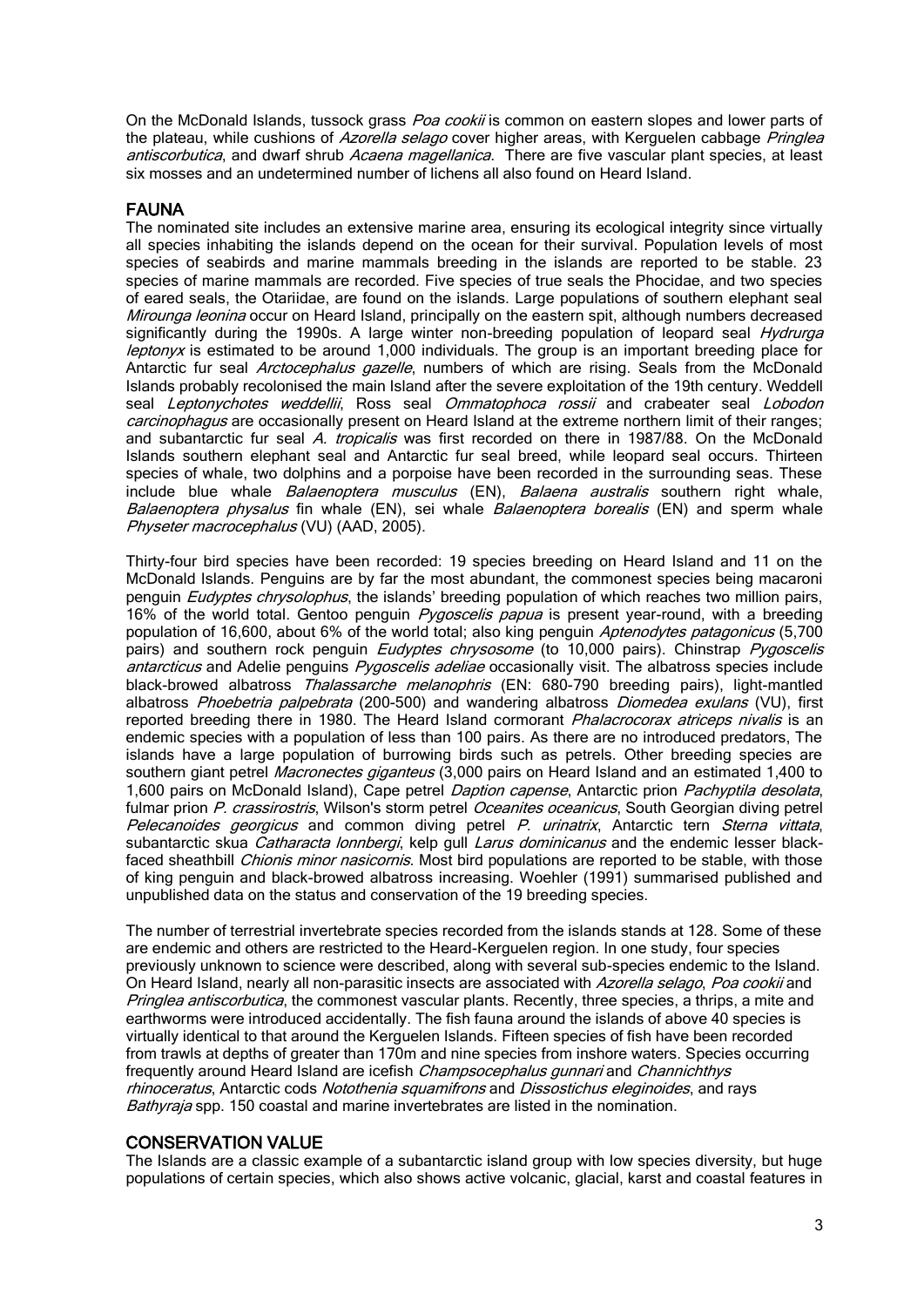pristine condition and ecosystems far less impacted by man than on other subantarctic islands (DASETT, 1990).

## CULTURAL HERITAGE

The first sighting of Heard Island was by a British captain, Peter Kemp, in 1833. Its discovery was by the American captain Heard of the *Oriental* in 1853 who first published information on the island's location and geography. The McDonald Islands were discovered in 1854 by a British sealer, Captain McDonald. Sealing gangs occupied Heard Island almost continuously for 20 years following the first landing in 1855, and sporadically thereafter until 1929. Elephant seal, fur seal, and penguin, particularly king penguin, were exploited on Heard Island and to a lesser extent on the McDonald Islands, and the sealers' sites and artefacts on Heard Island are the best preserved in the region. The Islands were annexed to Australia from Britain in 1947. The remains of three to four recent expeditions are visible.

## LOCAL HUMAN POPULATION

No-one lives permanently on the islands.

## VISITORS AND VISITOR FACILITIES

Heard Island is visited infrequently by 2-3 short authorised landings a year of some 2-3 hours each, and occasional other visits, mostly unofficial. The McDonald Islands are hard to land on and are visited very rarely. Access is by helicopter, amphibious craft and inflatable rubber boats (Potter, 2007). There are no visitor facilities but the potential exists for adventurous mountaineering and ecotourism.

#### SCIENTIFIC RESEARCH AND FACILITIES

The first visit by scientists was from HMS *Challenger* in 1874, and a scientific expedition visited in 1902. A research station was maintained from 1947 to 1955 by the Australian National Antarctic Research Expedition (ANARE), later shifted to bases on the Antarctic mainland. Further ANARE activity occurred at 3 to 4 yearly intervals over the past 45 years Research on the McDonald Islands has been very limited, landings on the islands having been made only in 1971 and 1980, when a four day biological survey was made. An active, though intermittent, research programme is conducted into both biological and earth sciences and cultural remains. There are valuable opportunities for research in changes of the populations of key species, monitoring climate change and glacial retreat when new areas for colonisation are exposed, and the study of plate tectonics in the submarine plateau. In 1985, a 1:50,000 scale map of the whole territory was produced, and in 1986/7 an extensive aerial photographic survey of ice-free sites was completed. The building remains are significant, representing constructions spanning 50 years. The first comprehensive survey of historic sites on Heard Island was carried out in 1985-87. Between 1996 and 2006 there were two scientific expeditions 2-3 months long. An automatic weather station has functioned since 1990.

#### **MANAGEMENT**

The islands are administered under the Heard and McDonald Islands Act of 1953 and the Environment Protection and Management Ordinance of 1987 by the Antarctic Division of the national Department of Tourism, Arts & Environment (formerly the Department of the Arts, Sport, the Environment, Tourism & Territories, DASETT). Commonwealth laws extended to the External Territories oblige the government to ensure the preservation of natural and cultural heritage values. Laws may be made under the provisions of the Act for the administration and protection of the Islands, the Governor-General is empowered to enact ordinances for the Territory, and the Criminal Procedure Ordinance of 1993 provides mechanisms for their enforcement.

A Management Plan for the islands adopted in February 1996 under the Environment Protection and Management Ordinance of 1987 declares nearly all the site to be a wilderness area and provides guidelines for management of the islands (Commonwealth of Australia, 1996). It outlines protective measures that prohibit entry to the island without a permit, prohibits activities which would be potentially harmful to the natural and cultural environments and includes visitor guidelines for administration, safety, and environmental protection and a protocol for quarantining food, timber, clothing etc. Under these it is prohibited to interfere with fauna or flora, introduce any animal, plant, parasite, or disease, collect samples, except for bona fide scientific reasons, use motorised vehicles, light fires, erect permanent structures, or carry or use firearms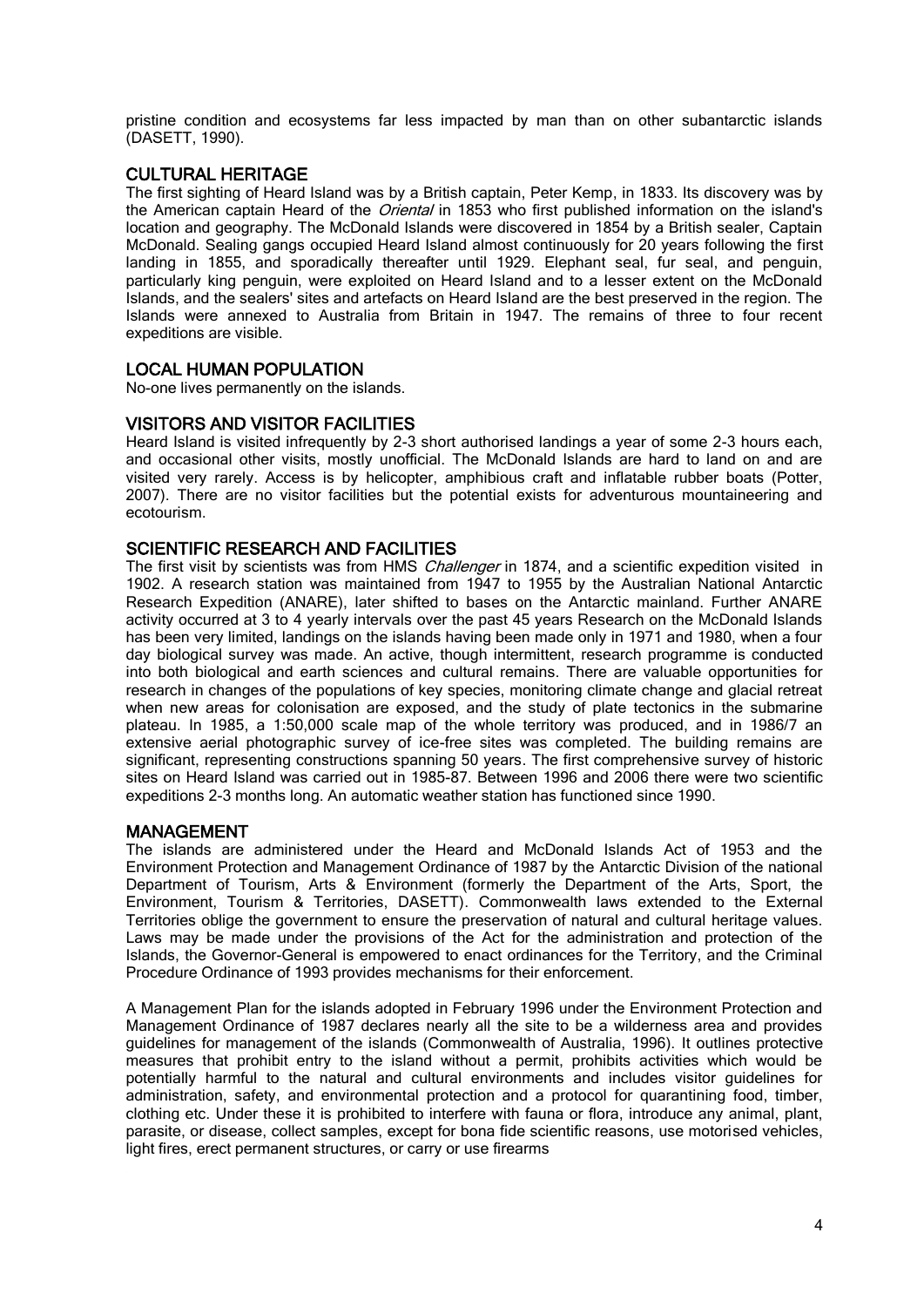## MANAGEMENT CONSTRAINTS

Populations of seals and penguins on Heard Island, particularly the Antarctic fur seal, southern elephant seal, and king penguin, have recovered from the heavy exploitation of the 19th and early 20th centuries, and the immediate area around the ANARE station on Heard Island has been slightly modified. Otherwise most of Heard Island is unaffected by man, and no alien plants or animals are present. Sheep Ovis aries were introduced with the first Australian National Antarctic Research Expedition (1947), but did not become established. One exception may be the impact of stranded fishing debris and other artefacts, and several fur seals have been seen entangled at Heard Island (Slip & Burton, 1991). The McDonald Islands are unmodified by man, and there are no alien plants or animals. One of the principal management constraints is the problem of formulating management standards and practice given the limited scientific understanding of the islands' ecosystems and their susceptibility to disturbance. Also, while isolation has been key in conserving the islands, it also makes it difficult to manage a site so far from the mainland.

## **STAFF**

There are no staff solely dedicated to managing the islands. However in meeting its responsibilities the Australian Antarctic Division draws on the skills and knowledge of some 15 permanent members for policy, planning, environmental, legal, operational, public information and education concerns, each of whom has a watching brief on matters concerning the islands (Commonwealth of Australia, 1996).

#### BUDGET

The administration and management is funded from the Australian government's appropriation to the Australian Antarctic Division. The estimated budget in 1997 was about US\$234,000 per annum.

## LOCAL ADDRESS

The Antarctic Division, Channel Highway, Kingston, Tasmania 7050.

#### **REFERENCES**

The principal source for the above information was the original nomination for World Heritage status.

Australian Antarctic Division (AAD) (2006). Heard Island and McDonald Islands. Kingston, Tasmania.

-- (2005). Heard Island and McDonald Islands Marine Reserve Management Plan. AAD, Kingston,Tasmania.

----- (1995). Heard Island and McDonald Islands Wilderness Reserve Management Plan. Department of Tourism, Arts & Environment, Kingston,Tasmania.

Allison, I.& Keage, P. (1986). Recent changes in the glaciers of Heard Island. *Polar Record* 23 (144): 255-271.

Budd, G. (1972). Breeding of the fur seal at McDonald Islands, and further population growth at Heard Island. Mammalia 36: 423-7.

Clarke, I., McDougall, I. & Whitford, D. (1983). Volcanic evolution of Heard and McDonald Islands, Southern Indian Ocean. In Oliver, R., James, P. & Jago, J. (eds), Antarctic Earth Science. Proceedings of the Fourth International Symposium on Antarctic Earth Sciences, e University of Adelaide, South Australia, 1982. Australian Academy of Science, Canberra. Pp. 631-635.

Clarke, M. & Dingwall, P. (1985). Conservation of Islands in the Southern Ocean: A Review of the Protected Areas of Insulantarctica. IUCN, Gland, Switzerland.

Commonwealth of Australia (1996). Heard Island and McDonald Islands. Nomination by the Government of Australia for Inscription on the World Heritage List. 79 pages + Annexes. [Contains a comprehensive bibliography]

-- (1985). *Heard Island including McDonald Islands*, 1:50,000 Map. Produced by the Division of National Mapping, Department of Resources and Energy. Commonwealth Government Printer, Canberra.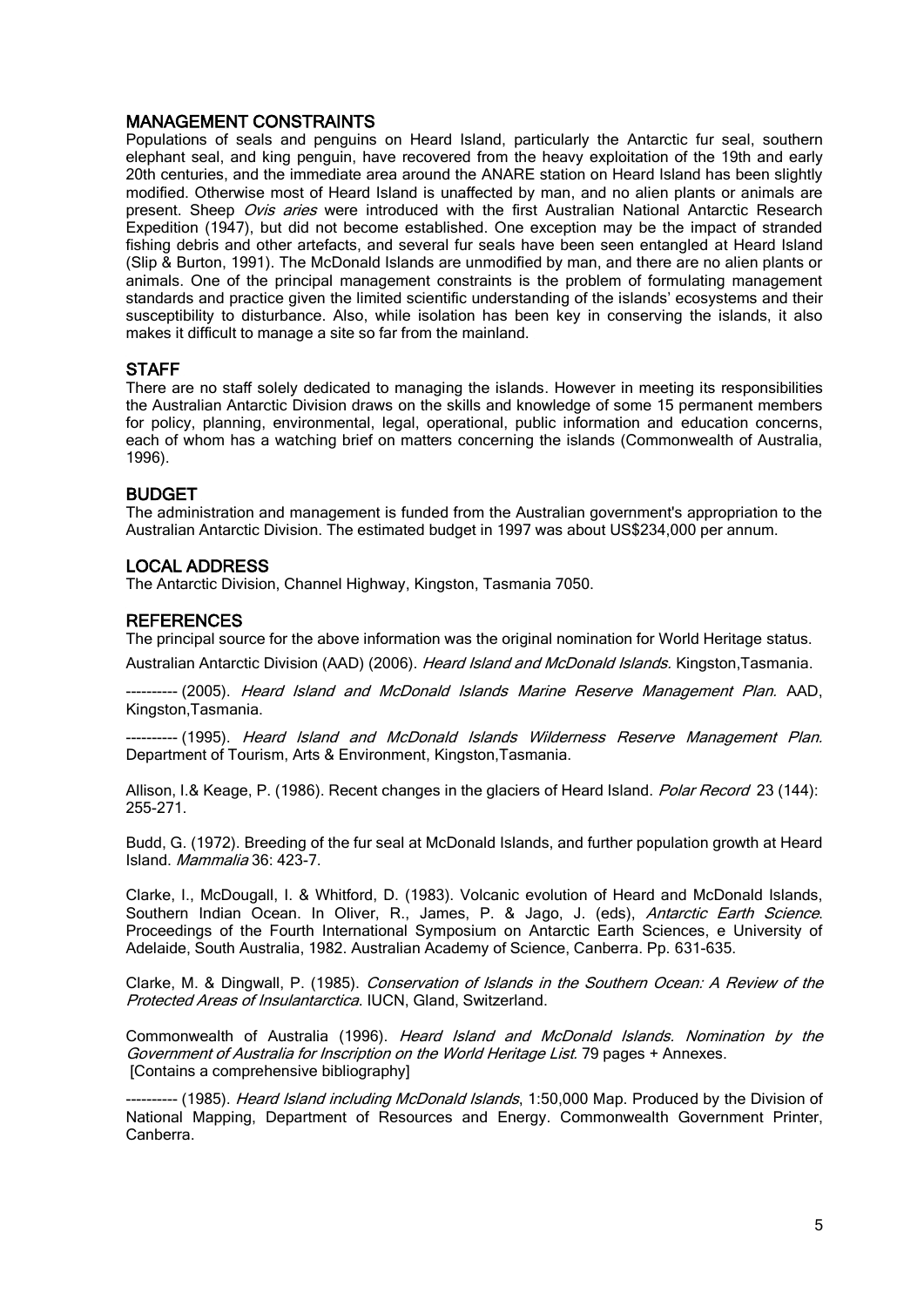DASETT (1990). Nomination of Subantarctic Heard Island and McDonald Islands by the Government of Australia for Inclusion in the World Heritage List. Prepared by the Department of the Arts. Sports, the Environment, Tourism and Territories. [Contains a very comprehensive bibliography]

Green, K. (1990). *Heard Island 1990.* ANARE Report. Antarctic Division, Hobart, Tasmania.

Hilton-Taylor, C. (compiler) (2008). *IUCN Red List of Threatened Species.* IUCN, Cambridge, U.K.

Horne, R. (1983). The Distribution of Penguin Breeding Colonies on the Australian Antarctic Territory, Heard Island, the McDonald Islands and Macquarie Island. ANARE Research Notes 9. Antarctic Division, Hobart, Tasmania.

Hughes, J. (1987). The distribution and composition of vascular plant communities on Heard Island. Polar Biology 7 (3): 153-162.

Keage, P. (1981). The Conservation Status of Heard Island and the McDonald Islands.. Environmental Studies Occasional Paper 13, University of Tasmania. 100 pp.

---------- (1987). Additional protective measures for Heard Island and the McDonald Islands. In Dingwall, P. (ed.), Conserving the Natural Heritage of the Antarctic Realm. IUCN, Gland. Pp. 86-105.

Keage, P., Burton, H. & Stanhope, J. (1986). Environmental Protection and Management of Heard Island and the McDonald Islands. Presented at SCAR/IUCN workshop, September 1986. Department of Science, Kingston, Tasmania.

Kirkwood, R., Woehler, E. & Burton, H.(1989). Heard Island 1987/1988. ANARE Report. Antarctic Division, Hobart, Tasmania.

Kriwoken, L., Ellis, C. & Holmes, N. (2006) Macquarie Island, Australia in Baldacchino, G. (ed.) Extreme Tourism: Lessons from the World's Cold Water Islands. Oxford, Elsevier, pp. 193-203.

Law, P. & Burstall, T. (1953). *Heard Island*. ANARE Publications 12. Antarctic Division, Hobart, Tasmania. 32 pp.

Potter, S. (2007). The Quarantine Protection of Sub-Antarctic Australia: Two Islands, Two Regimes School of Geography and Environmental Studies, University of Tasmania, Australia.

Scott, J. (1987). Distribution and Dynamics of Vegetation in Reaction to Natural Disturbance Factors, Heard and McDonald Islands. 1986-87 Australian Antarctic Research Program. Initial field reports. Antarctic Division, Hobart, Tasmania. Pp. 70-72.

Seppelt, R. & Hughes, J. (1987). Contrasts in vegetation patterns: Heard Island and Macquarie Island. CNFRA 58: 171-175.

Shaughnessy, P. & Shaughnessy, G. (1987). Birds of Heard Island: a review of recent literature. Cormorant 14 (12): 57-59.

Shaughnessy, P., Shaughnessy, G. & Keage, P. (1988). Fur Seals at Heard Island: Recovery From Past Exploitation? Marine Mammals of Australasia - Field Biology and Captive Management. Royal Zoological Society of New South Wales, Sydney. Pp. 71-77.

Slip, D. & Burton, H. (1991). Accumulation of fishing debris, plastic litter, and other artefacts, on Heard and Macquarie islands in the Southern Ocean. *Environmental Conservation* 18 (3): 249-254.

Smith, J. & Simpson, R. (1985). Biotic zonation on rocky shores of Heard Island. Pacific Insects Monograph 23: 291-292.

Veenstra, C. & Manning, J. (1980). Expedition to the Australian Territory of Heard and McDonald Islands. Technical Report 31. Division of National Mapping.

Williams, R. (1983). The inshore fishes of Heard and McDonald Islands, Southern Indian Ocean. Journal of Fish Biology 23: 283-292.